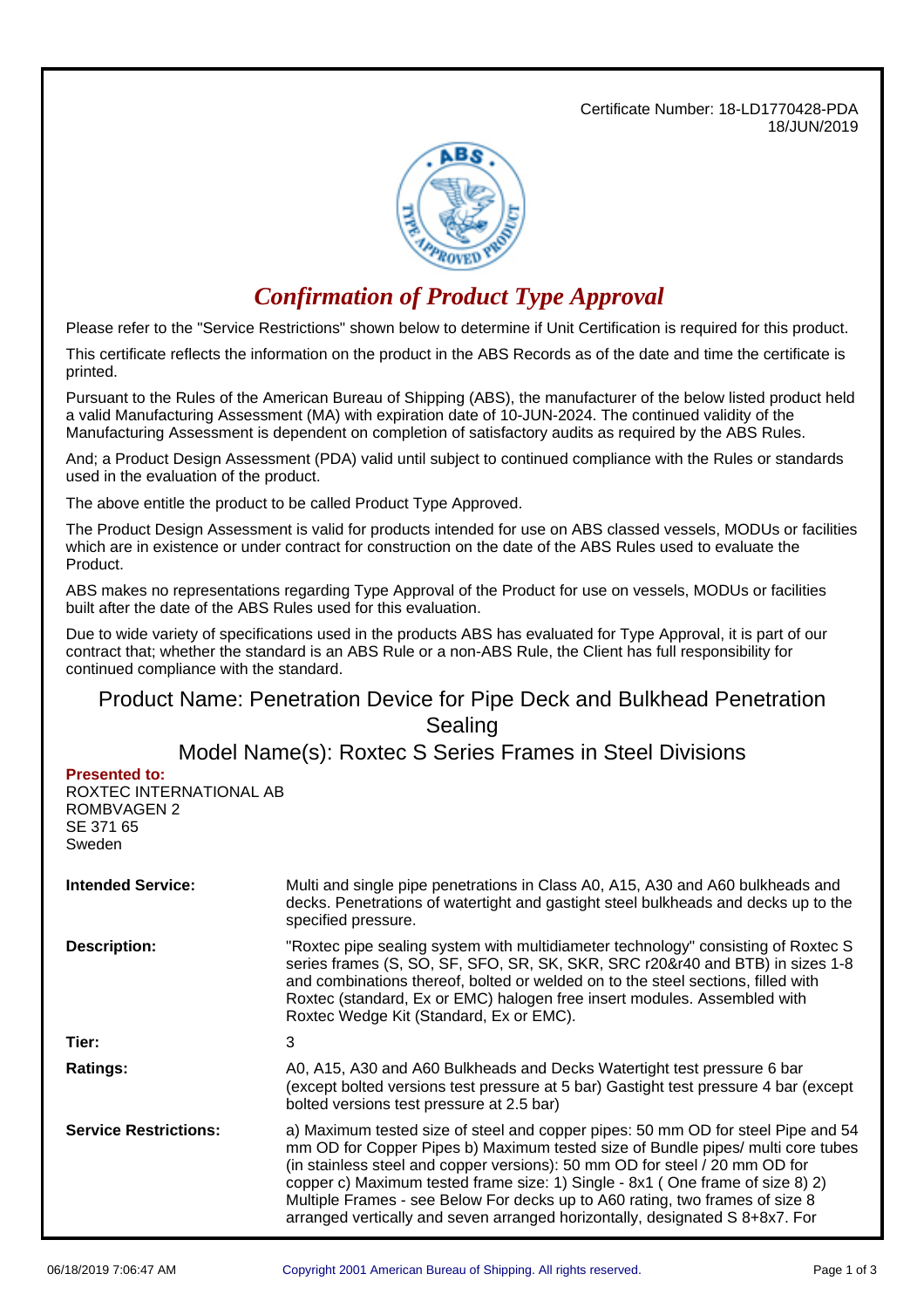| <b>Notes / Documentation:</b>                                 | (2014 Consolidated Edition). This approval of penetrations passing through<br>packing is to be marked with name of manufacturer, type designation and fire<br>lack of Asbestos in this product.<br>1) CTO Fire Test Report Number RS-17/B-395/E dated 30 October 2017 and<br>RS-18/B-485/E dated 10 December 2018 2) SP Fire Test Report Numbers                                                                                                                                                                                                                                                                                                                                                                                                                                                                                                                                                                                                                       |                   | watertight bulkhead is not to be construed as a substitute for flag Administration's<br>approval for the purpose of SOLAS (2014 Consolidated Edition). d) The product or<br>rating. e) The Manufacturer has provided a declaration about the control of, or the<br>P602999 and P603000 (Both dated 23 January 2007) 3) Multiple sizes, reference<br>fire test reports 6P02516 dated 29 August 2016 & P402000 dated 29 November<br>2004 4) Roxtec sealing system, Roxtec product sheet 5) Roxtec Ex sealing system,<br>Roxtec Product sheet 6) DNV Watertight and Gastight Test Report MLM020133,<br>dated 26 February 2002, MLM 020400 Dated 25 March 2002 Drawings: Drawing |  |
|---------------------------------------------------------------|------------------------------------------------------------------------------------------------------------------------------------------------------------------------------------------------------------------------------------------------------------------------------------------------------------------------------------------------------------------------------------------------------------------------------------------------------------------------------------------------------------------------------------------------------------------------------------------------------------------------------------------------------------------------------------------------------------------------------------------------------------------------------------------------------------------------------------------------------------------------------------------------------------------------------------------------------------------------|-------------------|------------------------------------------------------------------------------------------------------------------------------------------------------------------------------------------------------------------------------------------------------------------------------------------------------------------------------------------------------------------------------------------------------------------------------------------------------------------------------------------------------------------------------------------------------------------------------------------------------------------------------------------------------------------------------|--|
| <b>Term of Validity:</b>                                      | No. S1534291 Revision: A, S- Series Frames With Steel Pipes A- Class Steel<br>Bulkhead/ Deck Drawing No: S1011073 Rev -, S- Series Cu- Pipes Insulation A-<br>Class Division Drawing No: 1011074 Rev. - S- Series Bundle Pipes Insulation A-<br><b>Class Division</b><br>This Product Design Assessment (PDA) Certificate 18-LD1770428-PDA, dated<br>11/Jun/2019 remains valid until 10/Jun/2024 or until the Rules or specifications<br>used in the assessment are revised (whichever occurs first). This PDA is intended<br>for a product to be installed on an ABS classed vessel, MODU or facility which is in<br>existence or under contract for construction on the date of the ABS Rules or<br>specifications used to evaluate the Product. Use of the Product on an ABS classed<br>vessel, MODU or facility which is contracted after the validity date of the ABS Rules<br>and specifications used to evaluate the Product, will require re-evaluation of the |                   |                                                                                                                                                                                                                                                                                                                                                                                                                                                                                                                                                                                                                                                                              |  |
| <b>ABS Rules:</b>                                             | PDA. Use of the Product for non ABS classed vessels, MODUs or facilities is to be<br>to an agreement between the manufacturer and intended client.<br>ABS Marine Vessels Rules 2019 1-1-4/7.7, 1-1-A3, 1-1-A4, 4-6-2/9.7,<br>4-8-4/21.13.1 ABS Mobile Offshore Units Rules 2019 1-1-4/9.7, 1-1-A2, 1-1-A3,                                                                                                                                                                                                                                                                                                                                                                                                                                                                                                                                                                                                                                                             |                   |                                                                                                                                                                                                                                                                                                                                                                                                                                                                                                                                                                                                                                                                              |  |
|                                                               | 4-2-1/11.15, 4-3-3/5.13.1                                                                                                                                                                                                                                                                                                                                                                                                                                                                                                                                                                                                                                                                                                                                                                                                                                                                                                                                              |                   |                                                                                                                                                                                                                                                                                                                                                                                                                                                                                                                                                                                                                                                                              |  |
| <b>National Standards:</b><br><b>International Standards:</b> | SOLAS (Consolidated Edition 2014) Chapter II-2 Reg. 9.3.1 IMO Resolution                                                                                                                                                                                                                                                                                                                                                                                                                                                                                                                                                                                                                                                                                                                                                                                                                                                                                               |                   | MSC.307(88) - (2010 FTP Code), Annex I: Part 3, adopted on 3 December 2010                                                                                                                                                                                                                                                                                                                                                                                                                                                                                                                                                                                                   |  |
| <b>Government Authority:</b>                                  | Policy Letter A8706-1 RDIMS#1961446 dated 15 November 2006                                                                                                                                                                                                                                                                                                                                                                                                                                                                                                                                                                                                                                                                                                                                                                                                                                                                                                             |                   | This PDA conforms to Transport of Canada requirements as per Transport Canada                                                                                                                                                                                                                                                                                                                                                                                                                                                                                                                                                                                                |  |
| <b>EUMED:</b><br>Others:                                      |                                                                                                                                                                                                                                                                                                                                                                                                                                                                                                                                                                                                                                                                                                                                                                                                                                                                                                                                                                        |                   |                                                                                                                                                                                                                                                                                                                                                                                                                                                                                                                                                                                                                                                                              |  |
| <b>Model Certificate</b>                                      | <b>Model Certificate No</b>                                                                                                                                                                                                                                                                                                                                                                                                                                                                                                                                                                                                                                                                                                                                                                                                                                                                                                                                            | <b>Issue Date</b> | <b>Expiry Date</b>                                                                                                                                                                                                                                                                                                                                                                                                                                                                                                                                                                                                                                                           |  |
| <b>PDA</b>                                                    | 18-LD1770428-PDA                                                                                                                                                                                                                                                                                                                                                                                                                                                                                                                                                                                                                                                                                                                                                                                                                                                                                                                                                       | 13-JUN-2019       | 10-JUN-2024                                                                                                                                                                                                                                                                                                                                                                                                                                                                                                                                                                                                                                                                  |  |
|                                                               |                                                                                                                                                                                                                                                                                                                                                                                                                                                                                                                                                                                                                                                                                                                                                                                                                                                                                                                                                                        |                   |                                                                                                                                                                                                                                                                                                                                                                                                                                                                                                                                                                                                                                                                              |  |